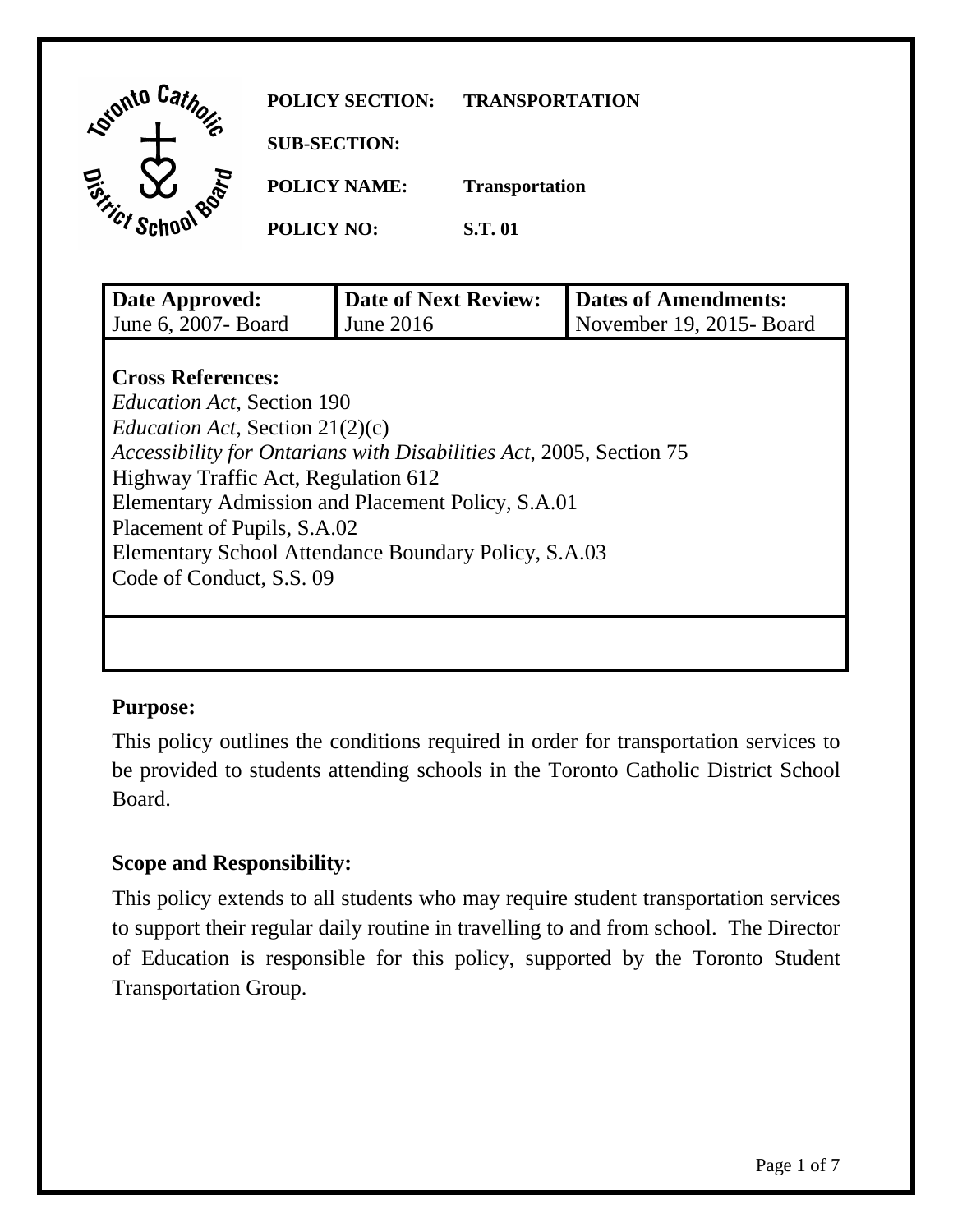

**POLICY SECTION: TRANSPORTATION** 

**POLICY NAME: Transportation POLICY NO: S.T. 01** 

### **Alignment with MYSP:**

Strengthening Public Confidence Fostering Student Achievement and Well-Being Providing Stewardship of Resources

# **Financial Impact:**

Funding for student transportation services is provided by the Ministry of Education through the Annual Grants for Student Needs.

# **Legal Impact:**

 assumes the same responsibility as if the student has been received at a school When student transportation services are provided by the TCDSB, the Board facility.

# **Policy:**

 a substantial number of Catholic pupils have difficulty in availing themselves of a Transportation may be provided to pupils in Special Education Programs or where Catholic education.

# **Regulations:**

- 1. Home to school transportation shall:
	- (a) be provided for elementary level pupils who are deemed exceptional by an I.P.R.C. and require programs not offered in their home school;
	- (b) be provided for elementary level pupils who are certified by a medical practitioner to be temporarily or permanently unable to walk to school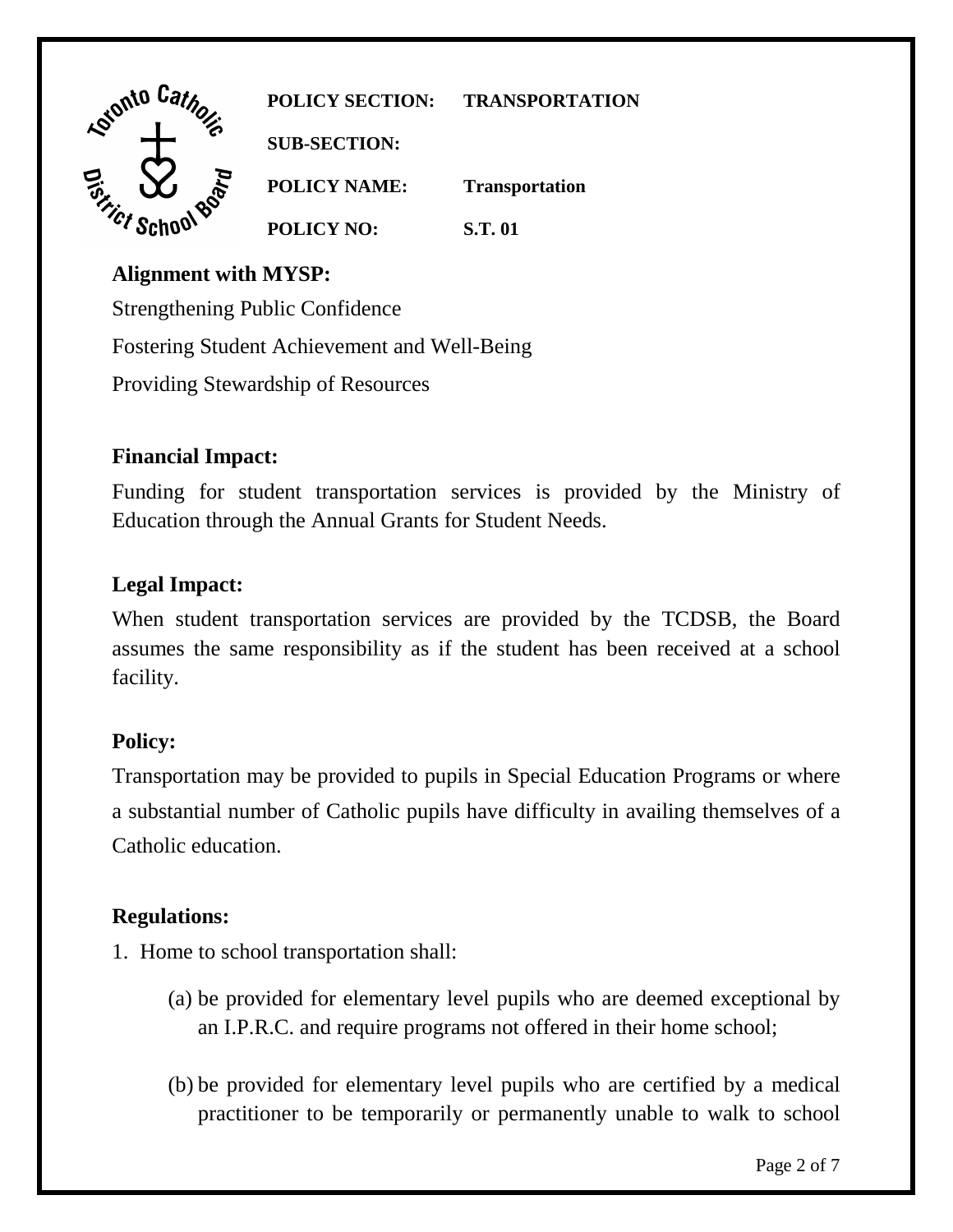

due to ongoing medical issues and supported through Board approved documentation signed by a physician;

- (c) be provided for qualified pupils living within the transportation area of an Eastern Rite Catholic elementary school where the walking distance to the school is more than 1.5 km;
- (d) be provided where no less than 30 existing or new elementary school pupils live more than 1.5 km from the nearest Catholic school or the proposed site thereof; or where safety hazards, as defined, exist;
- temporary service where individual hardship exists and home to school (e) be considered by the school principal for elementary level pupils as a transportation is the most appropriate response in accordance with the guidelines for extenuating circumstances as established by the Board from time to time; and
- (f) where funds are available, service is provided for all (resident) pupils attending the gifted program who reside more than 1.5 km from the centre school which they attend.
- (g) where funds are available, service is provided for all French Immersion students (SK to grade 8) who reside more than 1.5 km from the centre school they attend.
- (h) be provided for students in select geographical areas whose home school is over subscribed and redirection to another local facility with sufficient capacity best addresses the needs of the community and the School Board;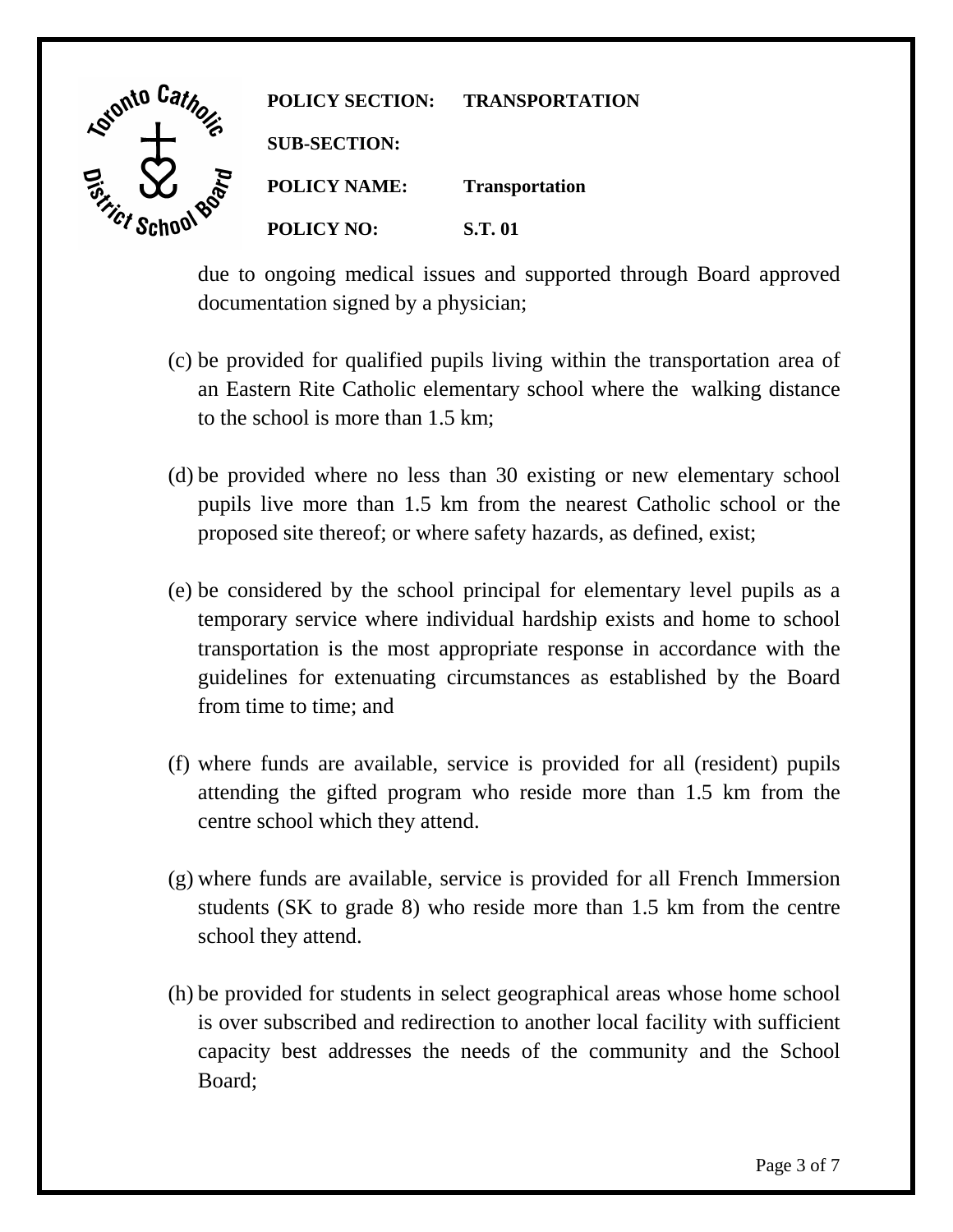

- 2. TTC tickets shall:
	- (a) be provided for elementary pupils attending St. Michael Choir School who live more than 1.5 km from the school:
	- (b) be provided for individual pupils attending Eastern Rite Catholic Schools who do not live within a school transportation area;
	- (c) where funds are available, be provided for elementary secondary school pupils as a temporary service where individual hardship exists and TTC tickets are the most appropriate response;
	- (d) be provided for elementary school pupils attending partial immersion programs (middle immersion grades 5 to 8) where the walking distance to the program is 1.5 km or more and TTC service is available and utilized;
	- pupils attending the Gifted Program who reside 1.5 km or more from the (e) where funds are available, be provided for resident and non-resident centre school and TTC service is available and utilized;
	- (f) be provided one way for resident and non-resident secondary school pupils enrolled in cooperative education programs provided that TTC service is available and utilized.
- 3. Regular home to school transportation for kindergarten programs shall:
	- (a) be provided for all pupils who reside more than 1.5 km from the school to which transportation is normally provided; and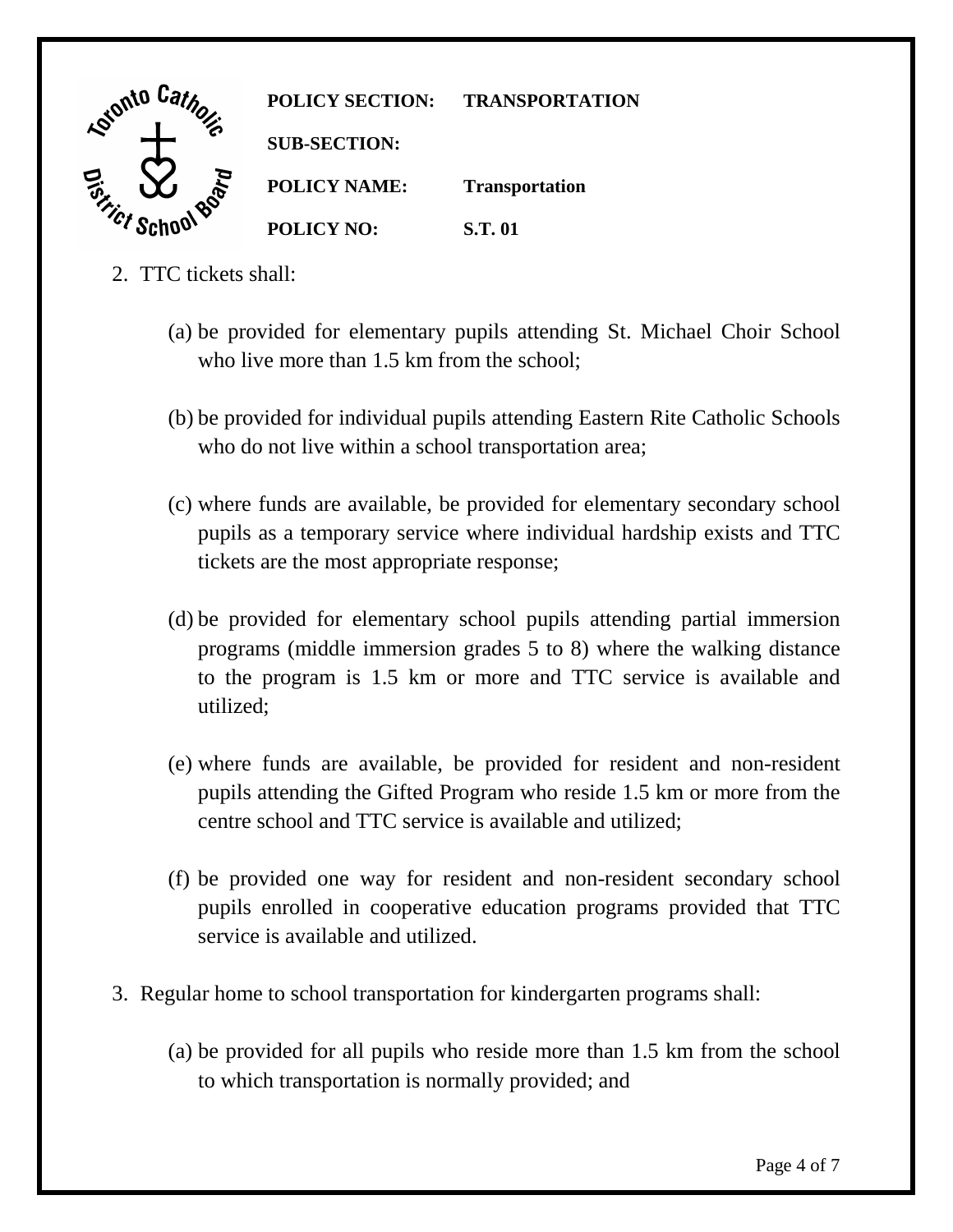

- (b) be considered by the school principal for any pupil residing less than 1.5 km from school where adequate parental supervision cannot be provided while en route to or from school or personal hardship, family circumstances or unusual hazards warrant.
- 4. Where funds are available, School to School transportation shall be provided for all Grade 5 and 6 pupils enrolled in the gifted program.
- 5. Anyone wishing to appeal a decision or recommendation made by staff can appear in person at the Board's Corporate Affairs, Strategic Planning and Property Committee to present their case to the Board of Trustees.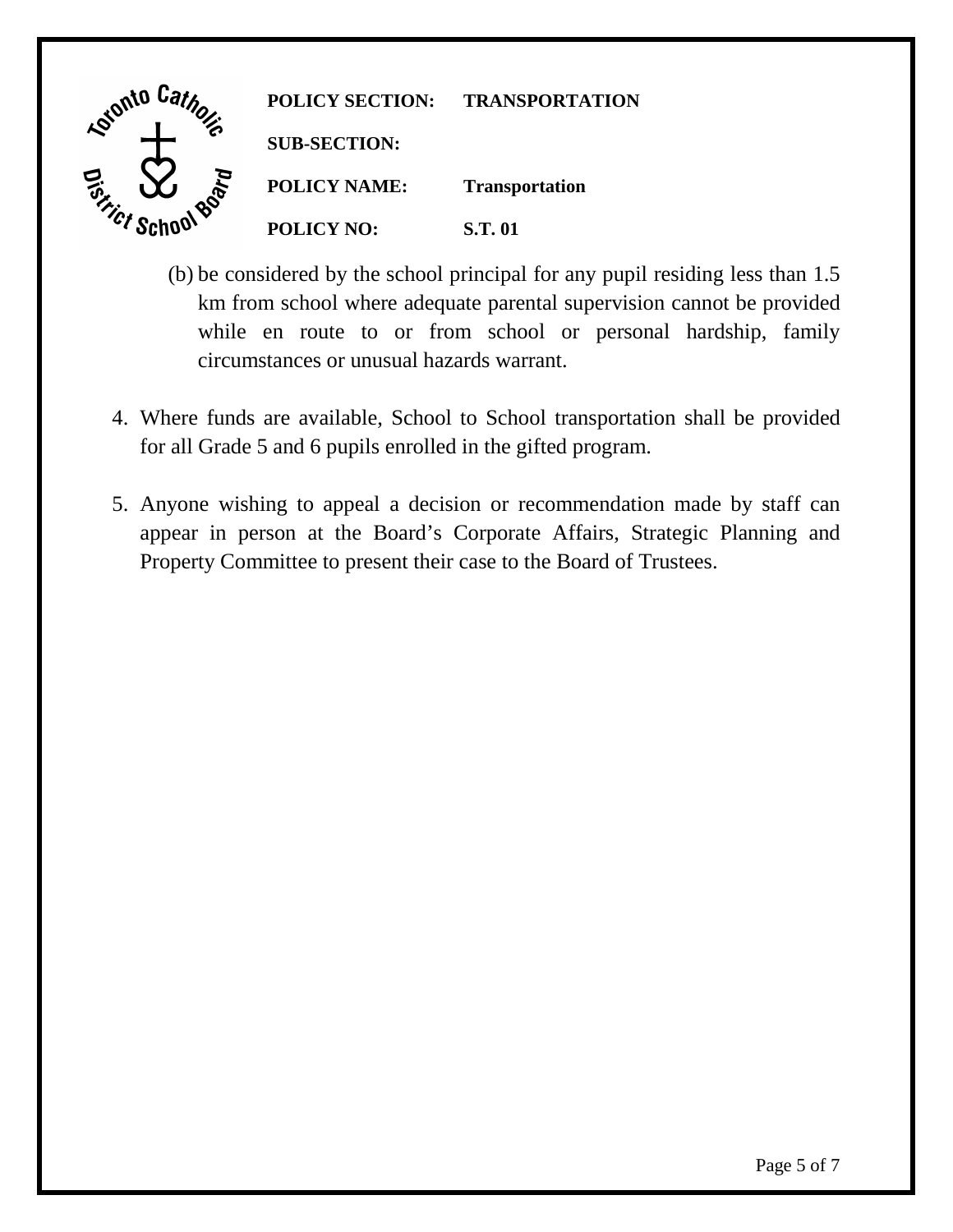

**POLICY SECTION: TRANSPORTATION SUB-SECTION: POLICY NAME: Transportation POLICY NO: S.T. 01** 

### **Definitions:**

# **Eastern Rite**

The TCDSB supports three Eastern Rite schools that provide educational instruction with the Ukrainian Church as the primary religious doctrine.

### **Extenuating Circumstances**

 The individual application for student transportation that does not meet transportation eligibility requirements, but may receive consideration to receive TTC tickets.

#### **Non-Qualifying Students**

Students transported from a select geographical area that do not meet transportation eligibility but have received approval through a Board motion.

#### **Resident Student**

Students whose primary address falls within the City of Toronto.

#### **Toronto Student Transportation Group (TSTG)**

This group facilitates the student transportation services for the Toronto Catholic District School Board and the Toronto District School Board.

#### **Toronto Transit Commission (TTC)**

The public transit service for the City of Toronto